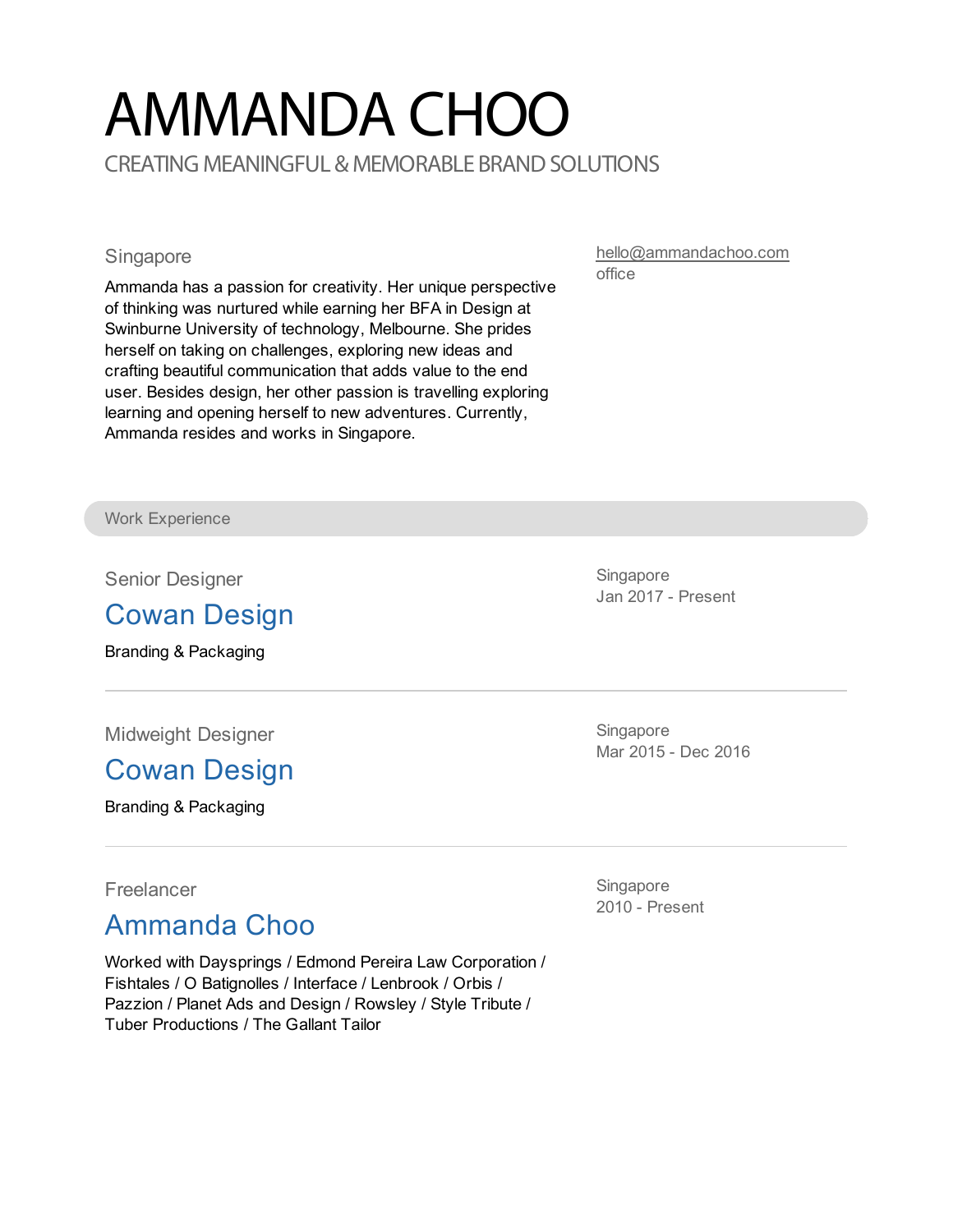Midweight Designer

#### [Innovation](http://www.innovationkitchen.com.sg) Kitchen

Branding & Packaging FMCG (Dairy, Food & Beverages, Household), Skincare, Wine & Spirits, Cigarettes

Junior Designer

## Cowan [Design](http://cowan.com/)

Dairy Farm / Archipelago Brand World & Brand Guidelines / Maggi / Denis Freres / Orang Tua / PMI / Kraft POSM

Freelance Designer

#### Bravo [Company](http://bravo-company.info)

Layout of Challenge Magazine Pull out / Esplanade Annual Report pitch / Certain Cellars website design / Assisting designer in various projects

Freelance Designer

### Harddrive BBDO

Worked on Singtel / Aviva / eNETS BTL collaterals

Freelance Designer

Asylum [Creative](http://www.theasylum.com.sg)

Luzerne Catalogue and fold outs / Frolick & White Rabbit menu layouts

Freelance Designer

### [Group](http://eight.com.sg) Eight

Identity Conceptualisation & Development / Advertising Conceptualisation & Development / Layouts

Singapore Jul 2012 - Mar 2015

**Singapore** May 2011 - Jun 2012

Singapore Mar 2011 - Apr 2011

Singapore Mar 2011 - Mar 2011

**Singapore** Feb 2011 - Feb 2011

Singapore Feb 2011 - Feb 2011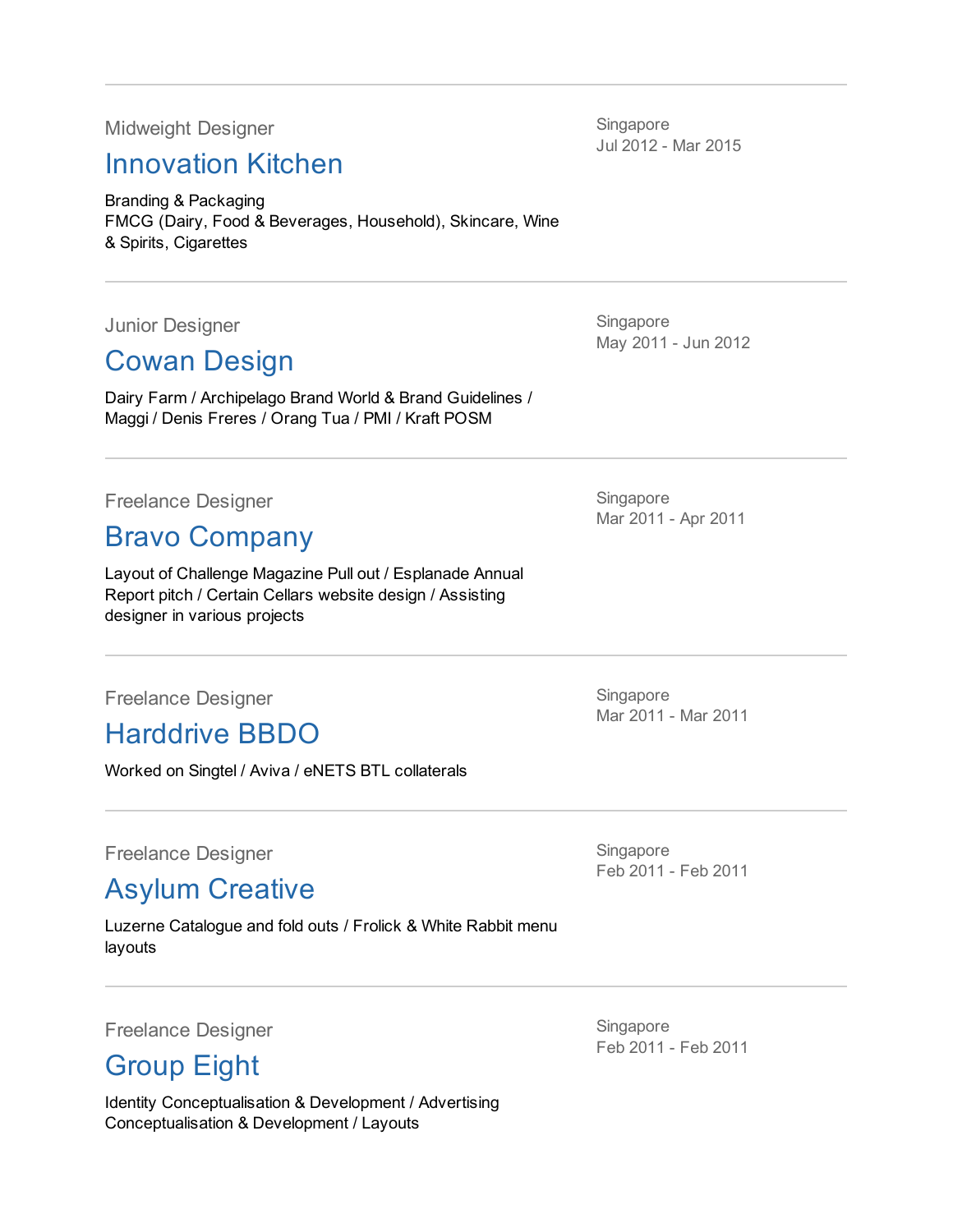Freelance Designer

#### [Foreign](http://foreignpolicydesign.com) Policy Design Group

Identities Conceptualisation & Development / Huiji Packaging / MOM Annual Report / Cocotte E-Newsletters

Freelance Designer

### Harddrive BBDO

Worked on Singtel / Aviva / eNETS BTL collaterals

Freelance Designer

#### [&Larry](http://andlarry.com/)

Corporate Collaterals / Website Skin / Brainstorming with Creative Director / Advertisement adaptations / Photo retouching

#### Design Intern

#### Paper Stone [Scissors](http://www.paperstonescissors.com/)

In-house self promotion calendar / Brainstorming with Creative Director & Design Director / Creating visuals for presentations / Assisting Design Director during conceptual work / Creating illustrations for Peter Alexander

Web Intern

### Asylum [Creative](http://www.theasylum.com.sg)

E-Newsletters / Flash E-card / Poster promotions / Identity Development / Menu Layouts for cafes

**Singapore** Nov 2010 - Jan 2011

Singapore Dec 2010 - Dec 2010

Singapore Aug 2010 - Oct 2010

Melbourne May 2010 - Jul 2010

**Singapore** Dec 2009 - Feb 2010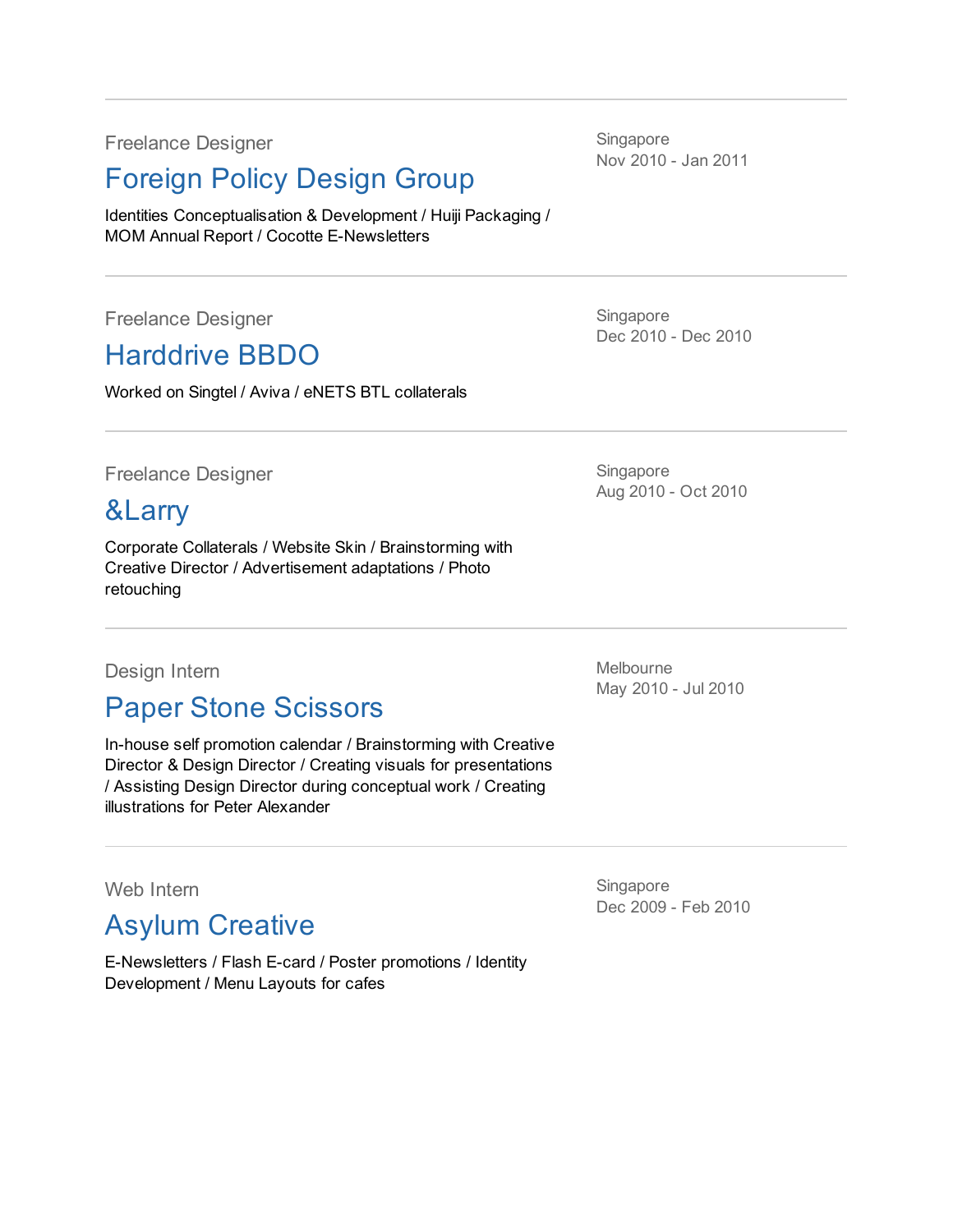Freelance Designer

### [Group](http://eight.com.sg) Eight

Brochure adaptations / E-newsletters / Photo-retouching / Layout for billboard

Design Intern

Qube [Studio](http://www.qubestudio.com)

In-house online brochure / Identity development / Brainstorming with Creative Director & Senior Designer / **Administration** 

Freelance Designer

[Group](http://eight.com.sg) Eight

Brochure adaptations / E-newsletters / Photo-retouching / Layout for billboard

Design Intern

# Thinking Couch Interactive

Direct mailers / Emailers / HTML Web Development / Web **Maintenance** 

Singapore

May 2009 - Jul 2009

Nov 2009 - Dec 2009

**Singapore** 

Singapore

Apr 2009 - May 2009

Singapore Feb 2007 - May 2007

**Education** 

Bachelor in Design (Communication Design)

#### Swinburne University of **Technology**

Diploma in Creative Media Design

Singapore Polytechnic

Melbourne, Australia Jul 2009 - Jul 2010

Singapore 2006 - 2009